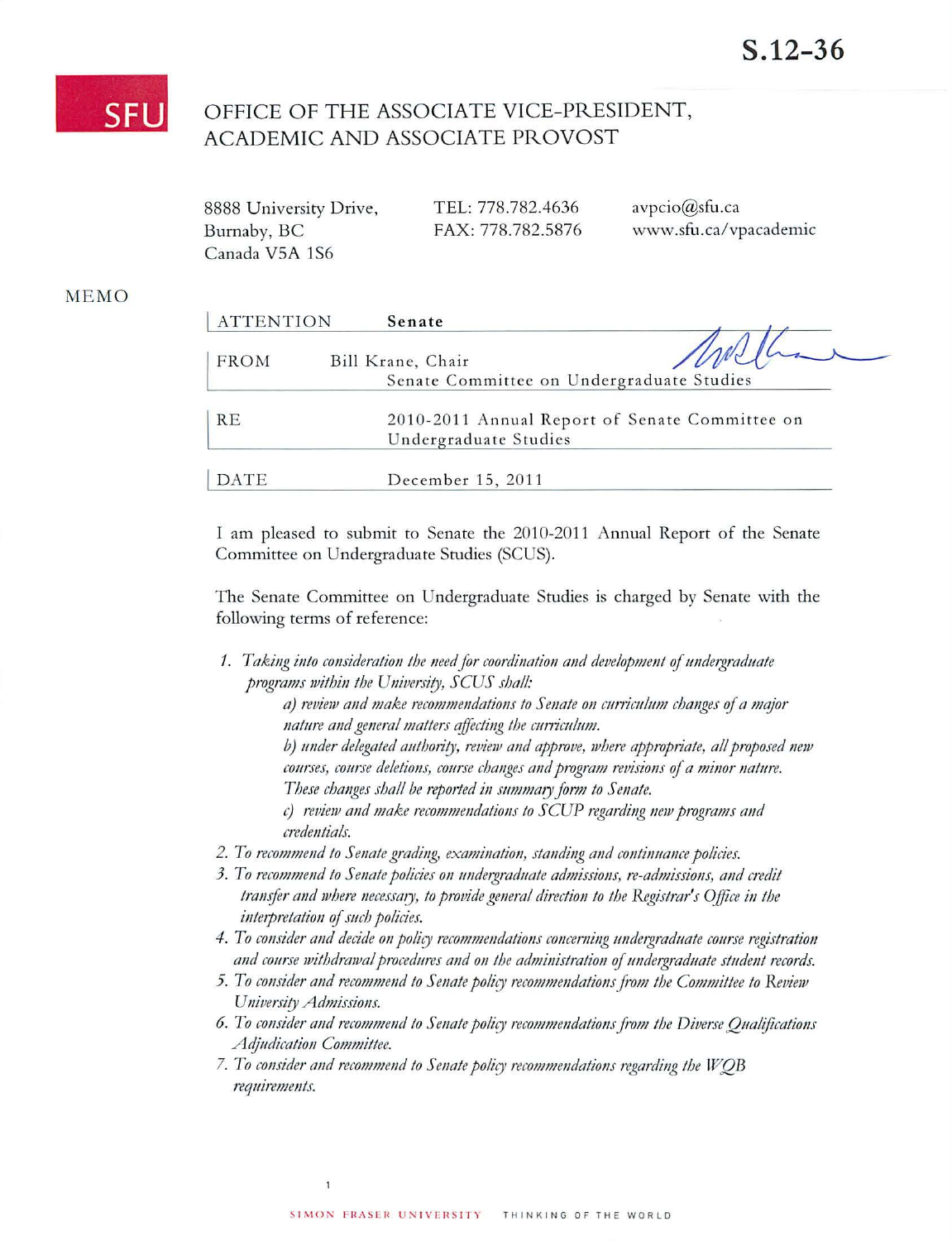This report covers the period September 1, 2010 to August 31,2011, during which SCUS held 12 meetings.

SCUS reviewed, recommended, approved and submitted to SCUP and Senate curriculum changes related to the addition, deletion and modification of programs and courses, as well as revisions of relevant regulations.

Programs and Policies reviewed

- I. Closure of the Integrated Studies Program
- II. Course Repeat Policy revision
- III. Closure of Student Record Policy revision
- IV. Dissolution of Mathematical Sciences Specialization
- V. Deletion of the Extended Minor in Latin American Studies
- VI. Suspension of Admission to the BA in Mathematics and Statistics in the Faculty of Arts and Social Sciences
- VII. Deletion of the Minor Program in Gender Studies
- VIII. Deletion of the Health and Physiological Sciences Concentration
	- IX. Termination of the Publishing Minor in the School of Communications
	- X. Revisions to the IELTS Admission Standard
	- XI. Revision of the B.C. 12 Admission Course List
- XII. Deletion of Guaranteed Placement Program in Faculty of Applied Sciences

New programs approved and recommended

- I. Extended Minor in World Literature
- II. Certificate in Business Technology Management
- III. Double Degree in Engineering Science (Mechatronics) and Business Administration
- IV. Minor in Print and Digital Publishing
- V. Minor in Development and Sustainability
- VI. Bachelor of General Studies in the Faculty of Communication, Art and Technology
- VII. Elementary Generalist Minor
- VIII. Secondary Teaching Minor
	- IX. Double Minor degree option in the Faculty of Environment
	- X. Certificate in Ethics: Theory and Applications
	- XI. Post Baccalaureate Diploma in Publishing
- XII. Certificate in Speech Science
- XIII. Certificate in Environmental Literacy
- XIV. Joint Major in Earth Sciences and Chemistry